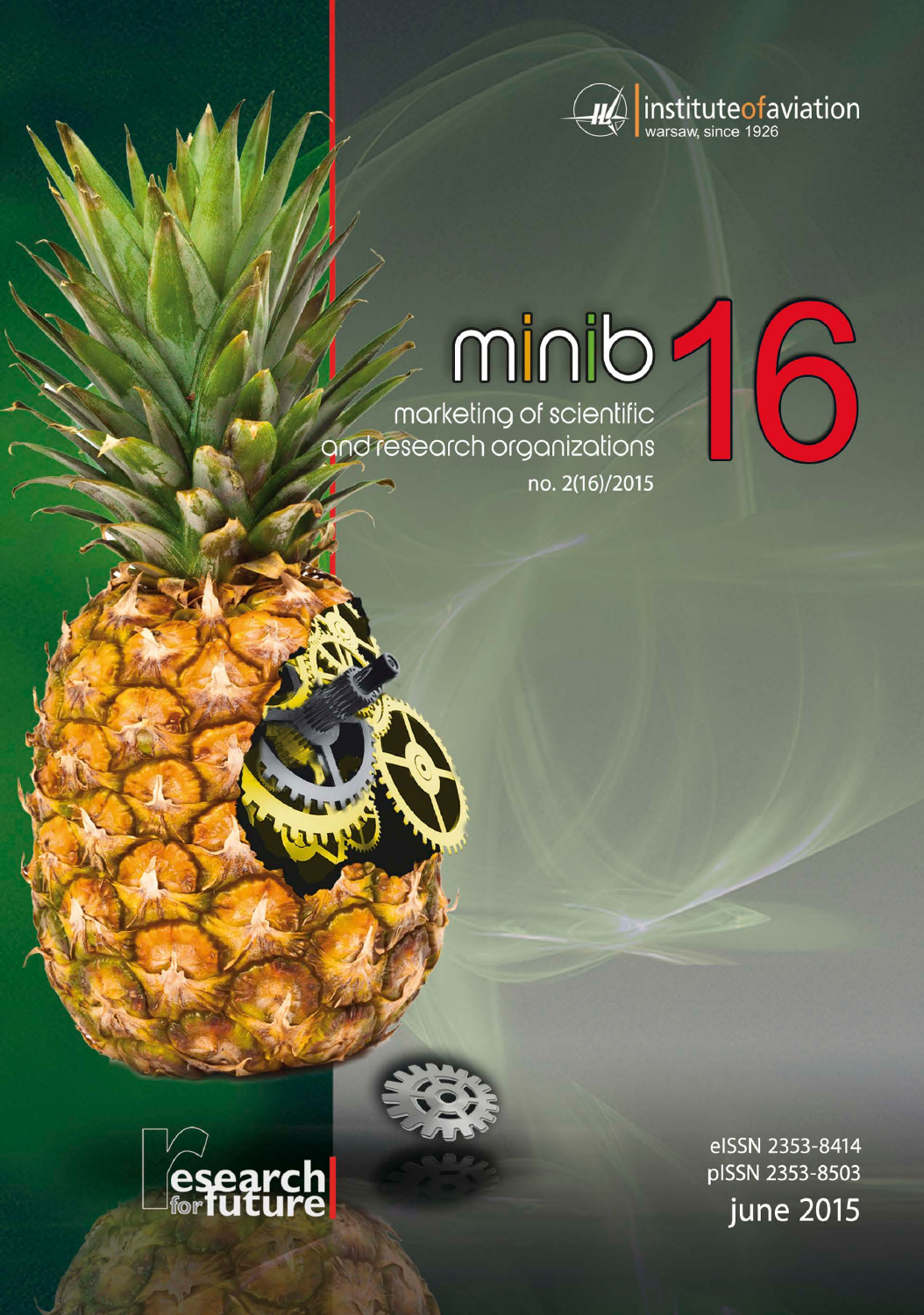

## *SELECTED INDICATORS FOR EVALUATING THE EFFECTIVENESS OF MARKETING COMMUNICATION*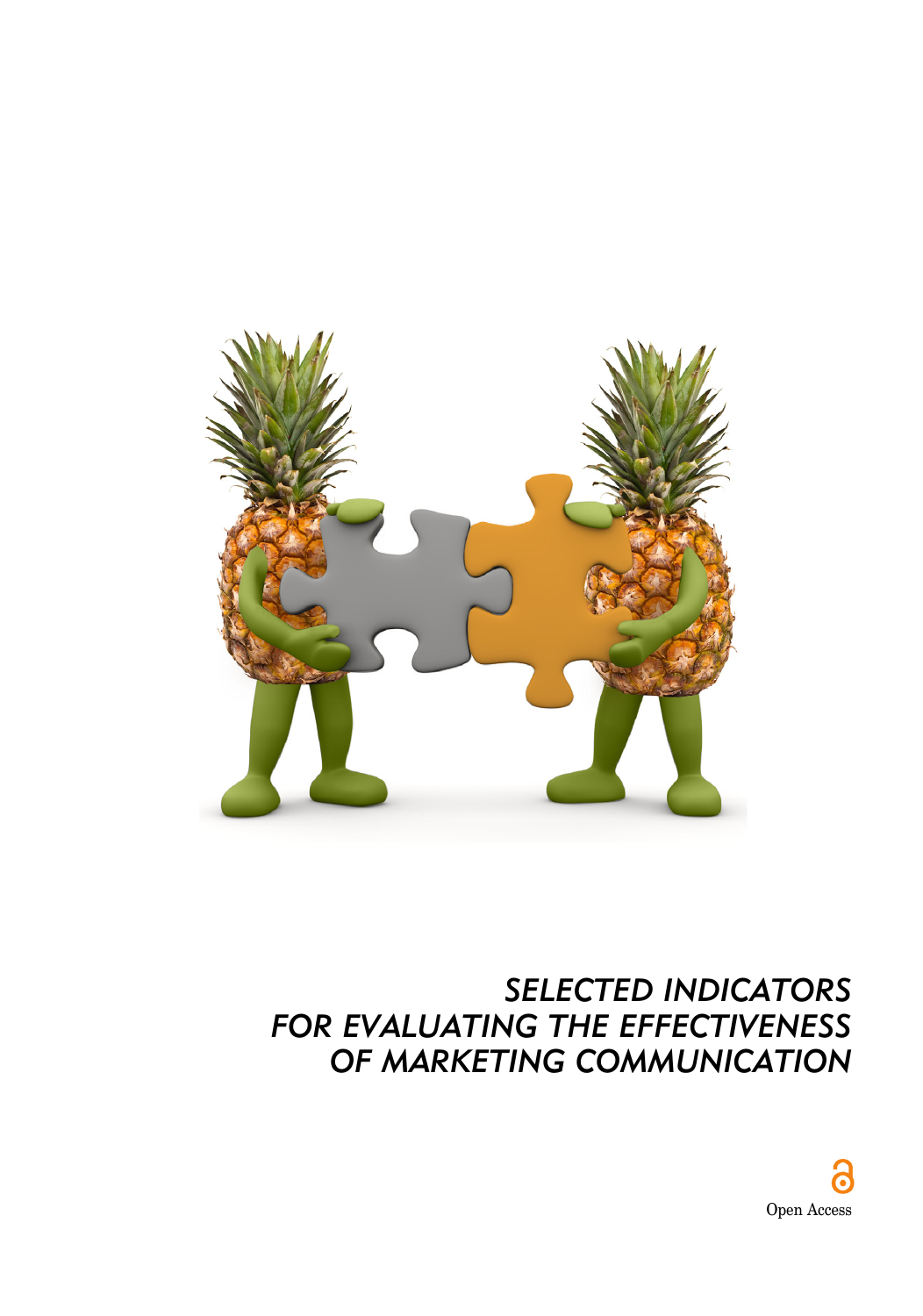### SELECTED INDICATORS FOR EVALUATING THE EFFECTIVENESS OF MARKETING COMMUNICATION

Aneta Olejniczak, M.Sc. Institute of Aviation, Poland e-mail: Aneta.Olejniczak@ilot.edu.pl

DarkoTomorad, M.Sc. Tridea, Croatia e-mail: darko.tomorad@tridea.hr DOI: 10.14611/minib.16.02.2015.09



The issue of the evaluation of marketing activity in each institution most often refers to marketing communications and therefore promotional activities of the company. Whereas measuring the effectiveness of marketing communications results, we can use many tools-indicators, the use of which will track the progress and assess the effectiveness of institution run by marketing communications. With a view to implementing effective marketing strategy we must be able to measure our success. In this article, has been made a review of selected indicators to evaluate the effectiveness of marketing communications. Cited indicators are commonly used. According to the authors, each institution should create its own set of indicators by which the effects of its operations will be best measured.

Keywords: marketing communication, indicators, advertisement, marketing, effectiveness of communications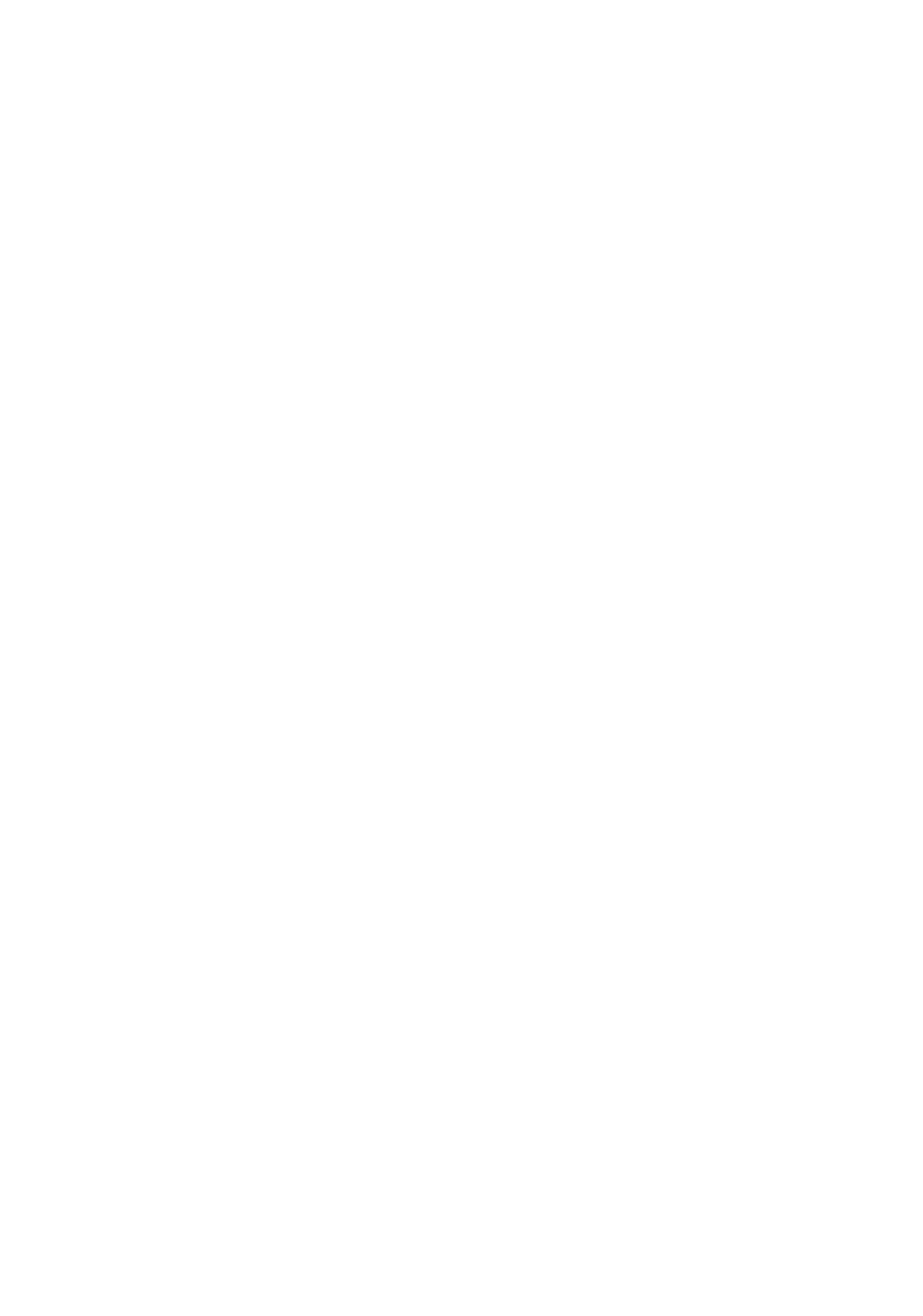#### Introduction

Assessing the efficiency of marketing activities both in the sphere of science, among others, in the area of the activities of universities and scientific institutions, as well as in practice - in the area of company activity, has attracted much attention in the recent years.

Analysis of the efficiency of marketing activities means identifying relations between the effects and costs of conducted activity. Monitoring marketing activities seems to be a very important element of activity of every institution above all due to the needs to analyze the costs, compared to the achieved financial effects. The goal of this article is to discuss chosen indicators of marketing communication which are used by many institutions and companies.

#### Marketing communication

Every research and scientific institution has to communicate with current and potential stakeholders and public opinion in order to achieve success. Marketing communication includes various ways in which companies and institutions try to inform consumers about and remind them of the products and brands they offer. Well-handled marketing communication can bring enormous benefits to a company1. Marketing communication is strengthening its presence in almost every medium and format and for this reason some consumers think that it is becoming more and more intrusive. Marketing specialists have to be creative in using new technologies, in order to avoid disturbing consumers2 . The following can be distinguished as marketing communication tools:

- $\bullet$  advertising,
- sales promotion,
- $\bullet$  event and experience marketing,
- $\bullet$  public relations and publicity,
- direct marketing,
- interactive marketing,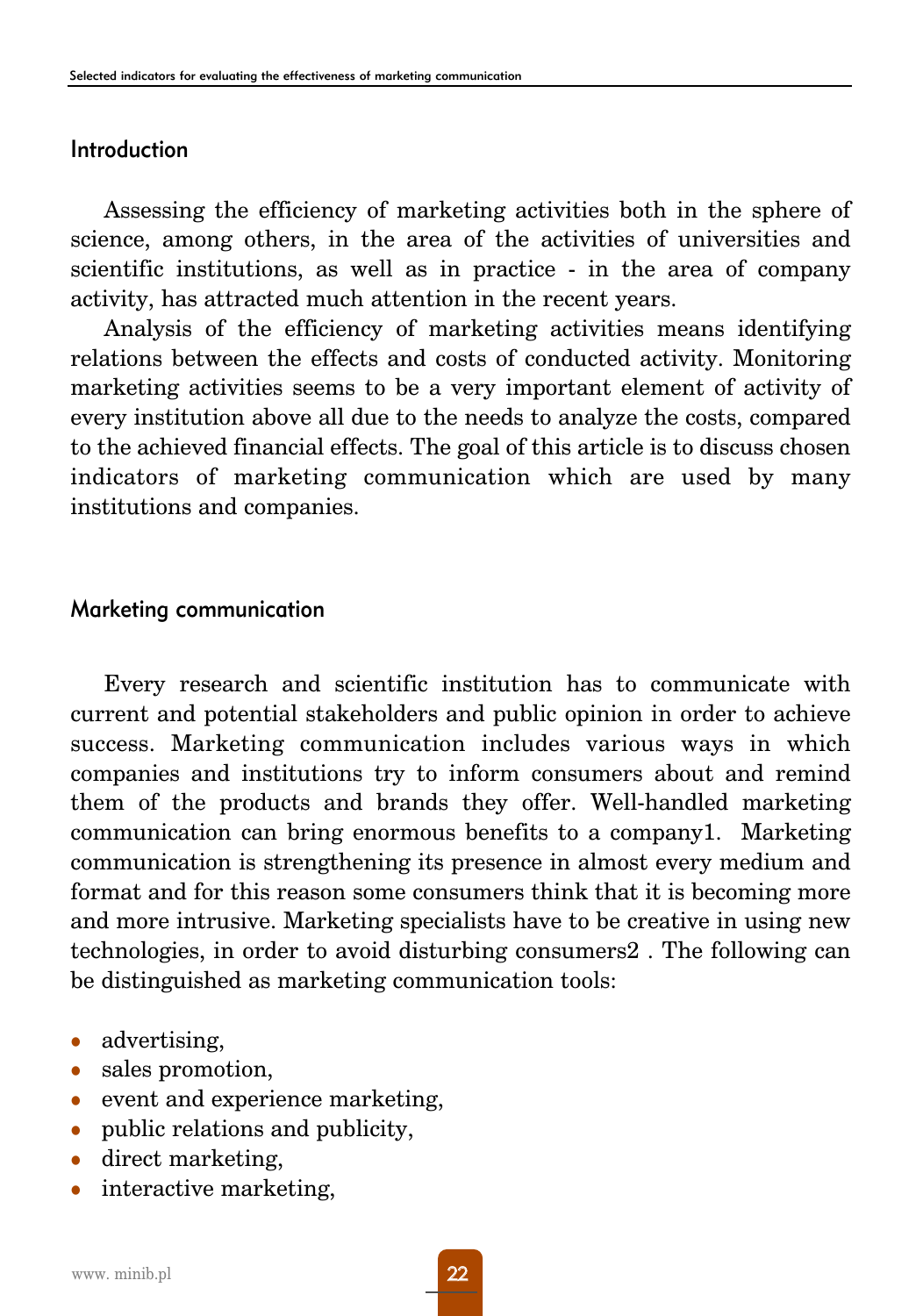- word-of-mouth marketing,
- personal sale.

In order to generate a coherent message, it is necessary to integrate activities forming marketing communication.

In this part of the article the terms of advertising and public relations will be defined. Without them creating the image of an organization would be impossible.

Advertising can be found everywhere - in the streets, in cafes, at home, in public transport. The purpose of advertising is communication of a company with the client: informing about new products on the market, drawing attention to certain things, convincing consumers to purchase a product, reminding people of a company or its products3 . The client in the traditional sense of marketing is the addressee of the action4 while the value is built mainly through the use of material resources5 . However, it is necessary to remember that advertising should combine the following important functions:

- communication (informing),
- persuasion (encouraging),
- culture-related.
- $\bullet$  educational,
- strengthening,
- <sup>z</sup> creating the image of a company and a product.

According to the definition of Marian Golka, "advertisement is every paid way of non-personal presentation and encouraging the purchase of goods (services, ideas) using particular means, within the legal limits and on defined terms, together with provision of information about products themselves, their advantages, as well as about the price, places where the product can be purchased and about opportunities for purchasing"6 .

What is public relations? Jacek Trębecki in his article titled "Public relations w przedsiębiorstwie" (Public relations in a company) tried to summarize most of the serious definitions which clearly point to three characteristic elements7 :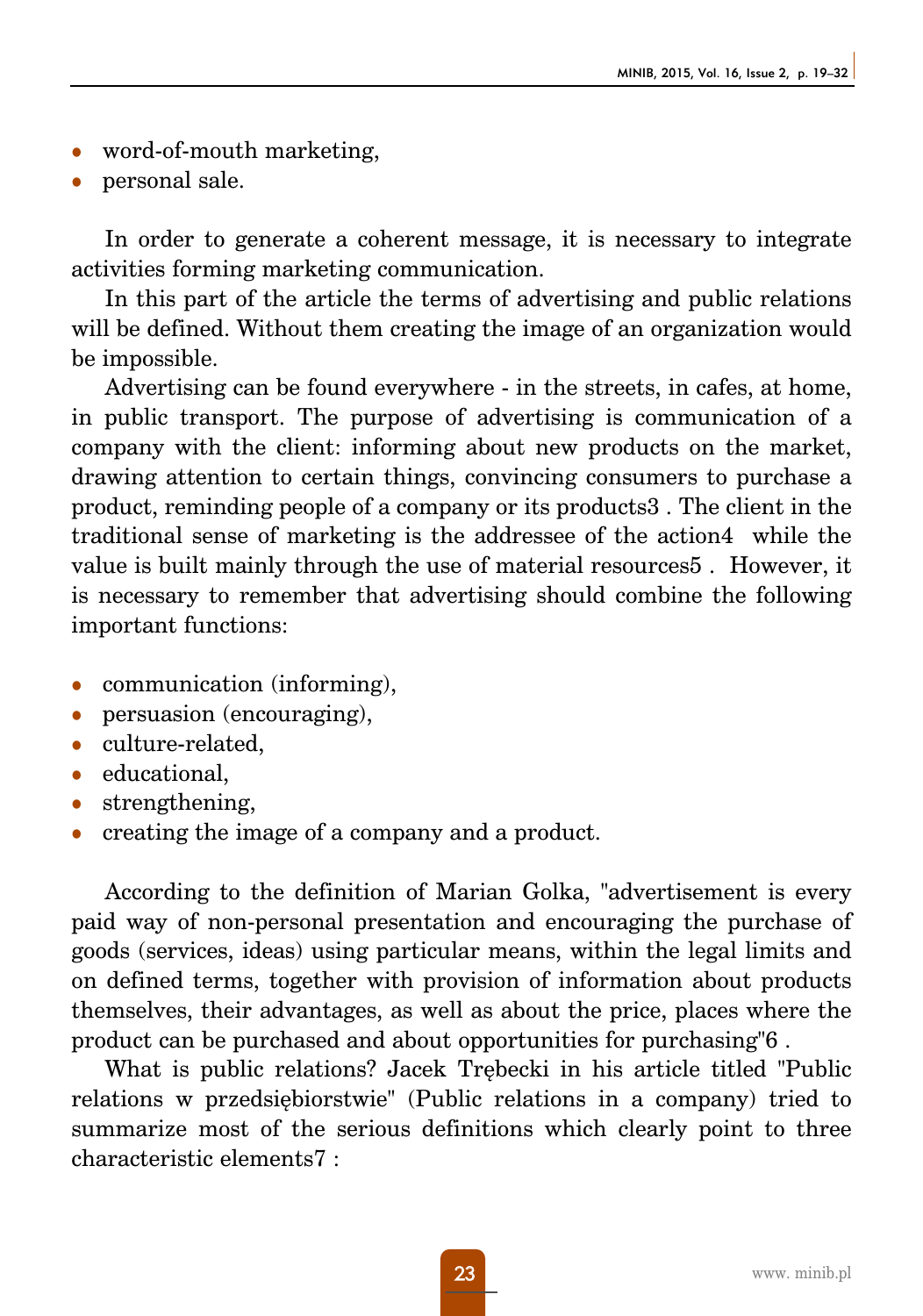- 1. unit, entity which communicates, or is the subject of communication,
- 2. recipients of communication and
- 3. the communication process thanks to which the desired image of the subject of communication is created in the awareness of the recipient.

Public relations is an important element of marketing-mix. What may be regarded as the main goal of using public relations is creating the image of an institution by providing information about it, its products and services by using, eg. the media. The essence of public relations is that it never ends. It is a continuous effort aimed at achieving a positive perception of our organization, its services and products8 .

#### Selected indicators of marketing communication

The indicators of marketing communication presented below are generally known and used by marketing departments of various organizations.

Brand awareness, indicator of advertising penetration, coverage and frequency of advertising, as well as inquiry ratio are the most popular indicators used not only for planning activities, but also for assessing them.

The indicatorof *spontaneous brand awareness* (unaided brand awareness) is one of many indicators which serves the purpose of measuring the degree to which consumers remember brands.

```
Number of people who spontaneously
                                 mentioned a particular brand
Spontaneous brand awareness =x100%Number of respondents
```
The source of data for calculation of this indicator are consumer surveys. Surveys are most often conducted by specialized research institutes. Companies rarely conduct surveys themselves. Due to the fact that calculating this indicator requires surveys on big samples of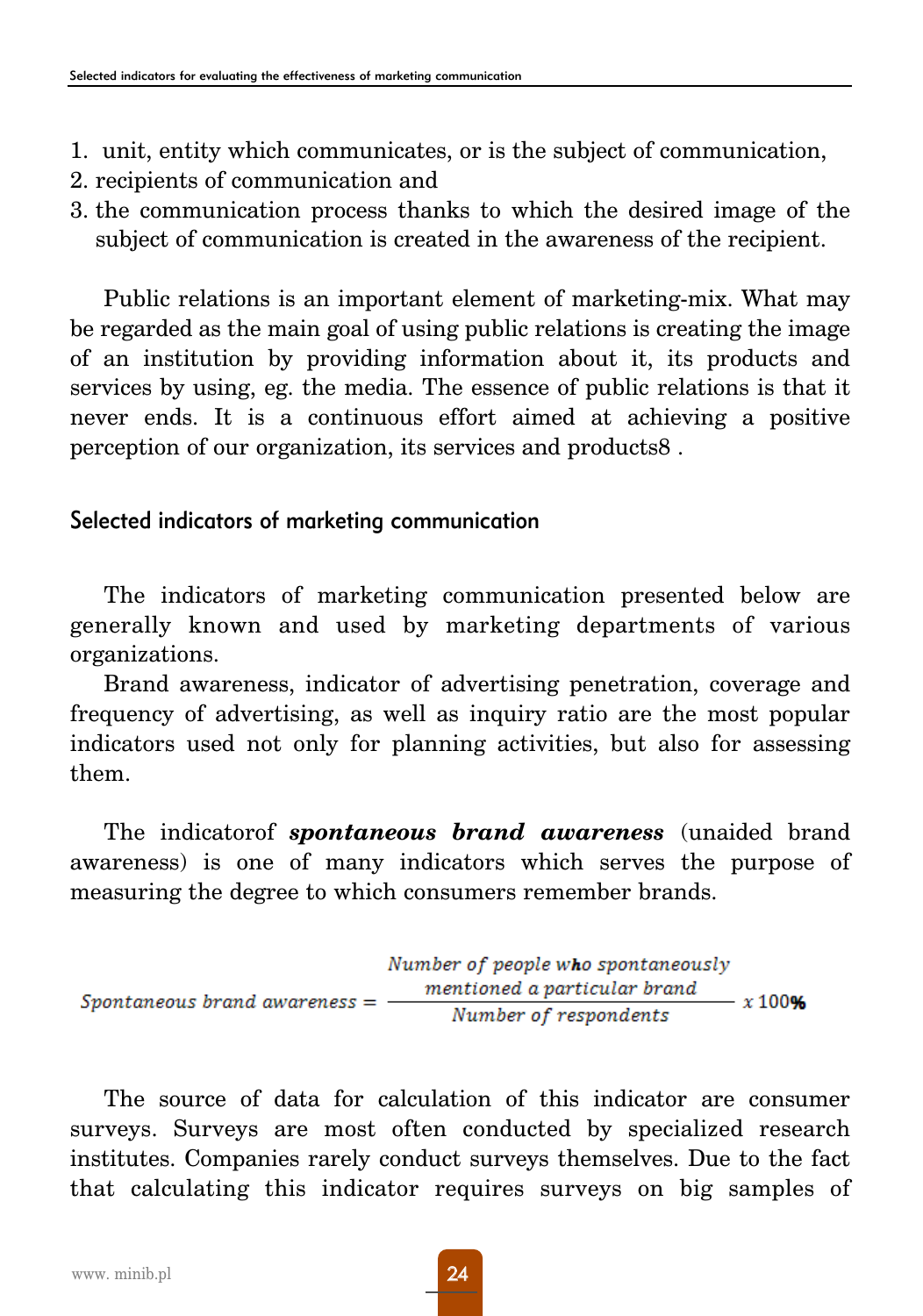respondents, the costs of such surveys are high and carrying them out is hard.

The indicator of spontaneous brand awareness shows the level of knowledge of a brand in a particular population, or more precisely, shows what percentage of the surveyed mentioned a particular brand spontaneously. In other words, it shows what percentage of the surveyed remember a particular brand good enough to spontaneously mention its name. The measurement of this indicator is usually carried out by institutions actively building the position and image of their brands through, for example, public relations programmes, advertising and direct marketing activities. This indicator is a measure of efficiency of marketing activities and is expresses in percentage.

Interpretation of this indicator is quite easy. The significance of this indicator for marketing results from the assumption that in a situation where clients are planning, or decide to buy a product from a certain category, they will select the product from the group of brands they are aware of. The higher the indicator, the better, as it means higher popularity of a brand. High indicator of brand awareness puts a particular brand in a privileged position in a situation of choice. This means that at the moment when a consumer starts considering the purchase of a product from a particular category, it is one of the first brands that comes into the consumer's mind.

Another indicator which is a variation of the earlier discussed indicator of spontaneous brand awareness is the indicator called *top of mind brand awareness*. Nevertheless, due to specific interpretation and significance in marketing analysis it has been recognized as an independent indicator.

Number of people who spontaneously mentioned a particular brand as the first one  $x$  100%  $First$  mentioned brand  $=$ Number of all respondents

This indicator makes it possible to find out what percentage of all respondents spontaneously mentioned a particular brand as the first one. Thus, the research makes it possible to find out which brand is remembered best by the consumers and this way is the strongest brand in a particular category. The significance of this fact for marketing practice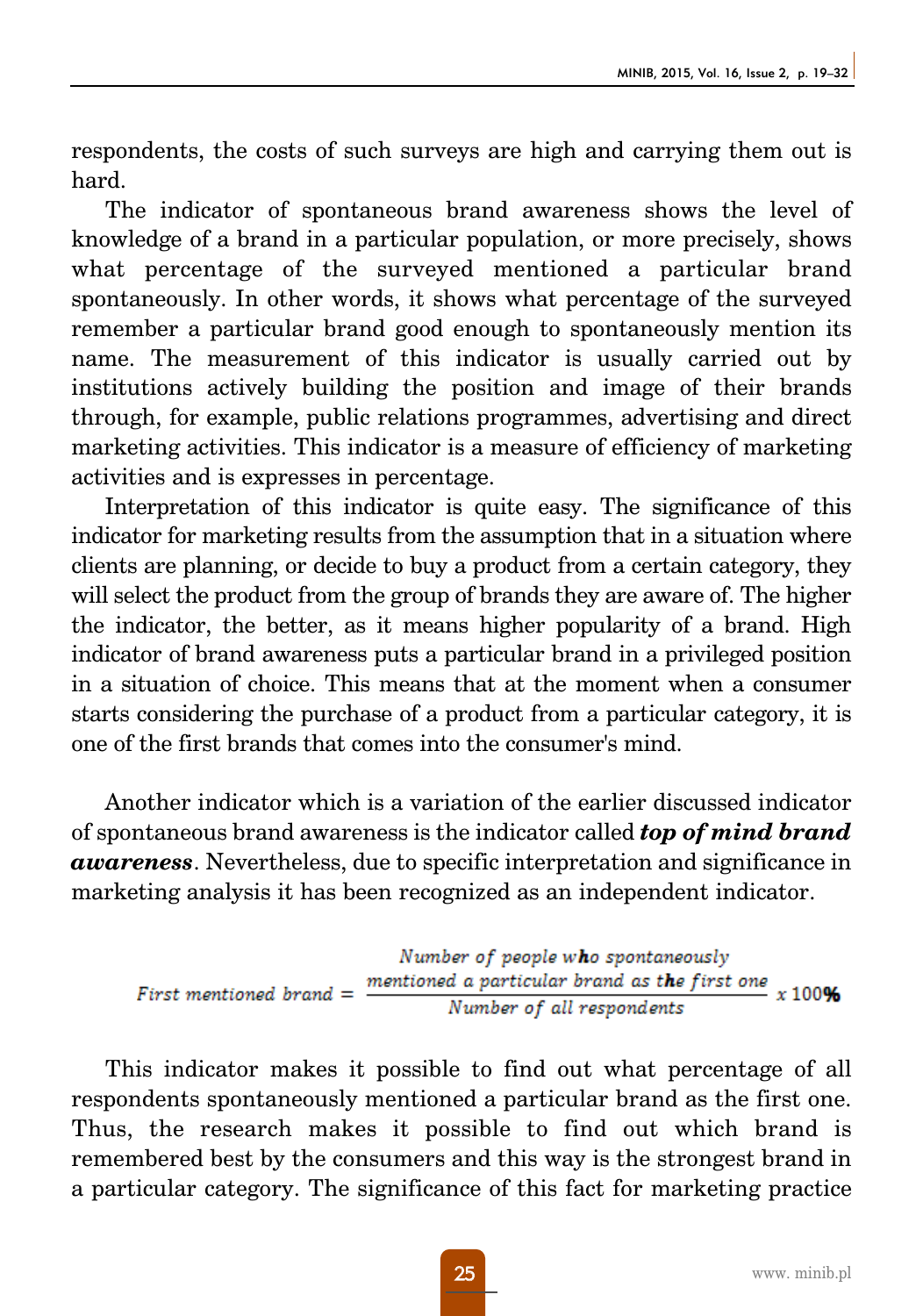comes from high likelihood that consumers mentioning a particular brand as the first one, recall it as the first one also in case of a purchasing situation. Only one brand can have the priority in a category. Thus, it is possible to conclude that the goal of marketing activities is to place a brand in this particular position — the place of recognition of quality, renown and consumer preference. This indicator, similarly as other brand, or advertisement awareness indicators is expressed in percentages.

Another indicator is *prompted brand awareness* (aided brand awareness). Similarly as the above-mentioned indicators it measures the degree of memorization of a particular brand among the respondents.

|                              | Number of people who picked brand X from    |  |
|------------------------------|---------------------------------------------|--|
| Prompted brand awareness $=$ | a list of brands from a particular category |  |
|                              | Number of all respondents                   |  |

An important difference between these three indicators comes from active, or passive role of the researcher. In case of aided brand awareness the researcher presents the respondent with a list of brands from a particular category and asks him, or her to name the brands he or she knows, or has heard about. This indicator is important for institutions which invest in their brands, image and recognition. It is one of the most important measures of the efficiency of activities, as it shows what portion of the populace received the message of a particular in such a way that it was remembered.

The significance of this indicator for marketing practice is based on the assumption that despite the fact that a consumer isn't able to spontaneously remember some brands, he will notice them when coming in touch with them, as he has already encountered these brands, or knew about them earlier. This indicator is always higher than the indicator of spontaneous brand awareness<sup>9</sup>.

Organizing marketing events, we use many means of communication to inform consumers about an event, a new product. In order to find out what percentage of the target group came in touch with the advertisement at least once during campaign, it is necessary to take advantage of the *indicator of reach* (reach, R).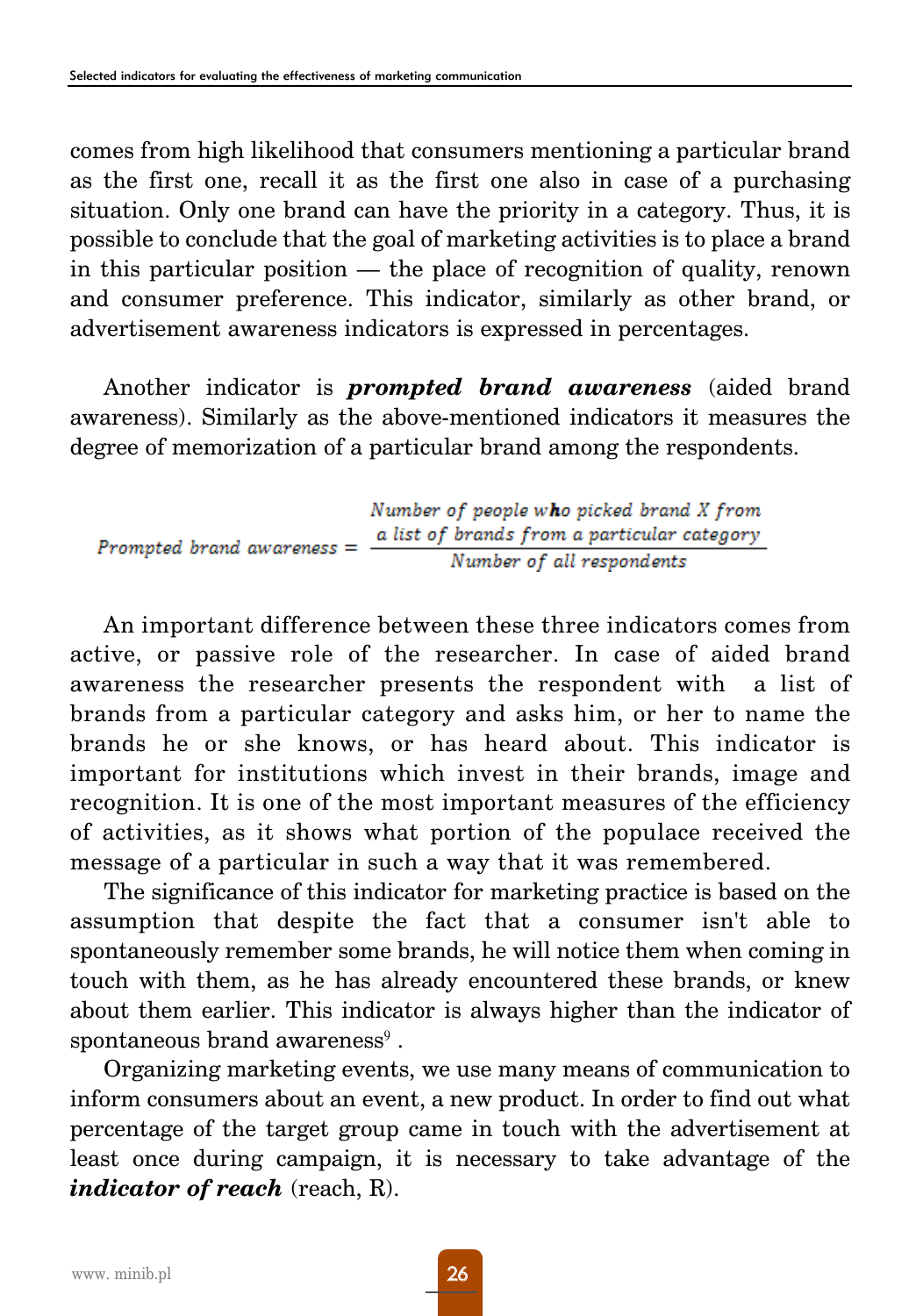Number of people from the whole population of a particular market who in a particular period came in touch with the adverising message

Reach of advertising =

Size of the population of a particular market  $x$  100%

In course of an advertising campaign this indicator grows. For example, in the first week the message may reach 15% of the populace and after a few weeks its reach may grow to 60%. The indicator of reach is used mainly by media planner in analyses concerning location of advertisements in particular channels of communication.

Taking into consideration the fact that the indicator allows the assessment of the efficiency of actions aimed at raising the utilization of a particular medium, it constitutes important information for the managers of particular media.

The indicator of reach can achieve the value of 0 to 100%. The indicator shows what portion of the market actually received the message and what percentage of people on a particular market will come in touch with the advertisement. In reality, these two values can differ greatly.

In order to identify the percentage of people from a target group who have seen, or heard an advertisement enough times to remember it, it is necessary to use the indicator of *effective reach* (ER).

|                                    | Number of people from the whole population who in |        |
|------------------------------------|---------------------------------------------------|--------|
|                                    | a particular period came                          |        |
|                                    | in touch with the adverising message              |        |
| Effective reach of advertising $=$ | at a frequency regarded as effective              | x 100% |
|                                    | Size of the whole population                      |        |

The indicator of effective reach grows in course of an advertising campaign. At the beginning it may reach at the required frequency eg. 20% of the population and after a month its reach may grow to 55%. Thanks to information about this indicator we can assess the size of the audience which received the advertisement. In order to calculate the effective reach it is necessary to have data from marketing research.<sup>10</sup>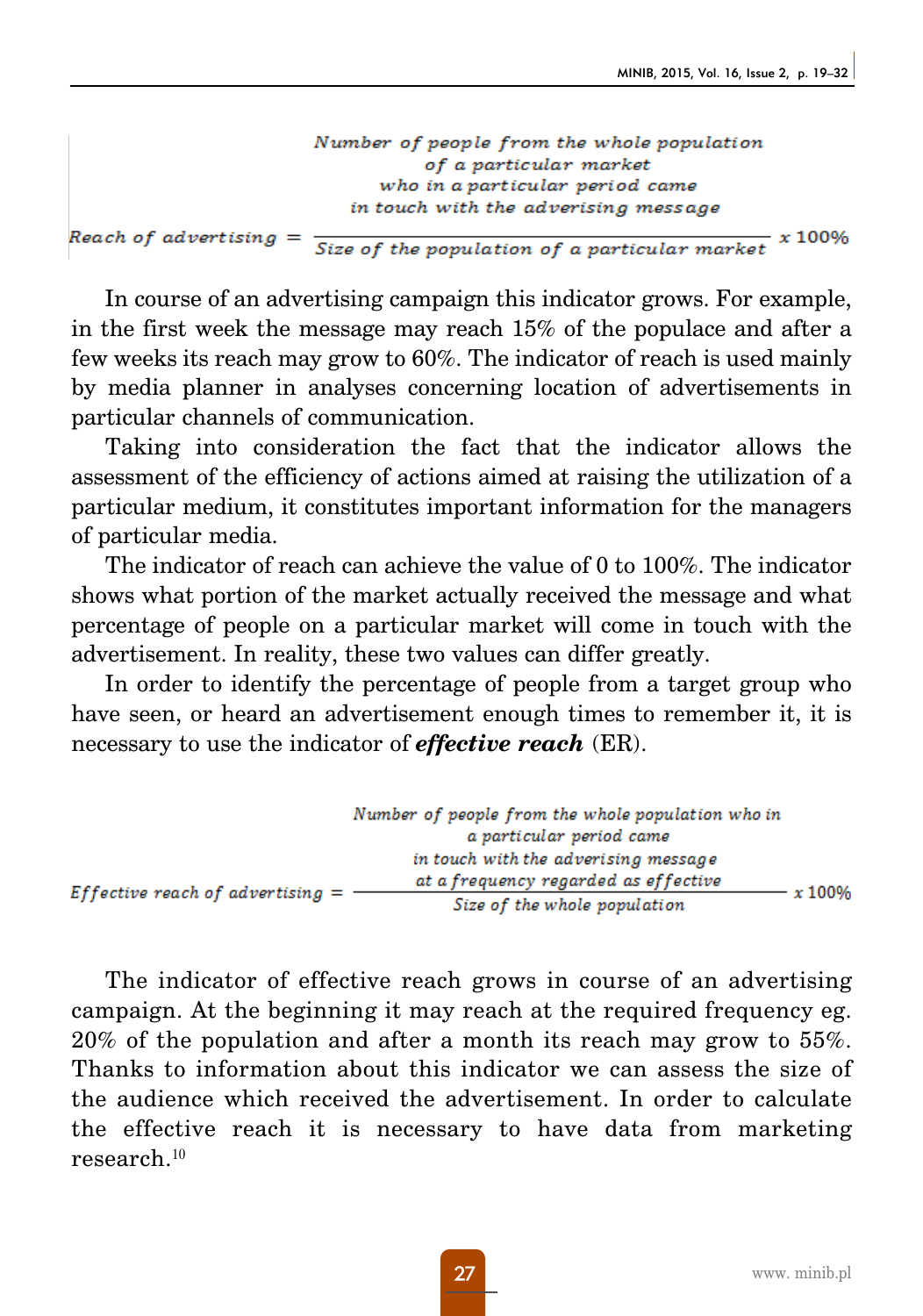*Cost per point* (CPP) serves the purpose of measuring the cost of one rating point among the audience covered by the reach of advertising message:

Cost per point  $(CPP) = \frac{The \ cost \ of \ advertising \ campaign}{Number \ of \ generated \ GRP \ points} \ x \ 100\%$ 

GRP (*gross rating points*) — the indicator of intensity of advertising campaign, it is also known as the indicator of advertising penetration, it shows the total number of contacts with an advertisement in relation to one percent of the audience which received the message. GRP is the most important factor taken into consideration in planning an advertising campaign. It is also the most often applied factor for comparing the intensity of various campaigns.

Indicator of the intensity of advertising campaign =

 $=$  assumed reach for a particular campaign  $(R)$  x frequency of broadcasting advertisements  $(F)$ 

Sometimes TRP (target rating point) is used instead of GRP. TRP shows the cost of reaching 1% of people from the target group. It is calculated mainly for the purpose of comparing campaigns and media, making it possible to evaluate their efficiency.

The indicator of the cost of reaching the target audience of an advertisement, as well as indicators like CPP are used above all to make an initial estimate of one of the aspects of the efficiency of advertising campaign $11$ .

We can analyze not only the above-mentioned indicators, but also the changes of buyers' behaviour under the influence of promotion. Thus, what is the influence of promotion on the process of making a decision on the purchase of a product?

One of the ways to monitor the changes of buyers' behaviour under the influence of promotion is the **DAGMAR** model.The plan of analysis based on the model looks as follows: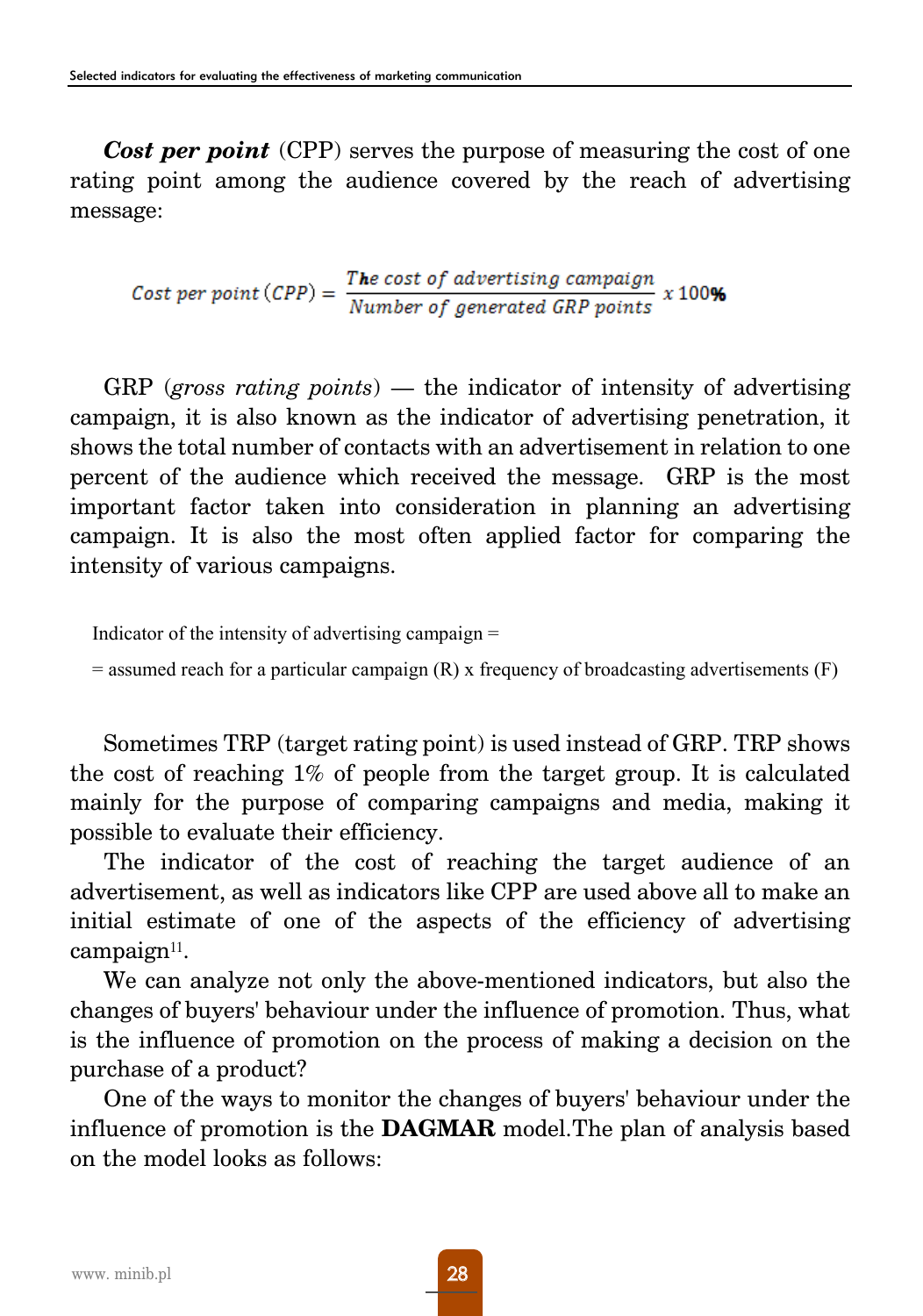- a) At the starting point potential buyers are divided into 5 groups:
	- $\bullet$  unaware they have never heard of a particular product,
	- $\bullet$  aware they have heard of a product, but don't know its features,
	- $\bullet$  understanding they know a product,
	- convinced aware of the benefits of a product, intending to buy it,
	- $\bullet$  active buyers they have already bought a particular product, or have made the decision to buy the product
- b) Next, on the basis of research, you identify the share of each of these groups in the market before the promotional campaign and after the campaign. The efficiency of promotional campaign is assessed by comparing the share of each of the groups in the market before and after the promotional campaign.<sup>12</sup>

What is important for a company is not just a one-off impact of promotion on the purchase of a product, but also the impact on repeated purchase. Thus, the point is to investigate the influence of promotion on the loyalty of buyers. One of the methods of such an analysis is the **Markov model**<sup>13</sup> . The method is based on the analysis of the purchases of products of a particular brand and the consumers' decision to buy a particular brand product again, or to migrate to the offer of one of the rivals. The following example makes it possible to analyze the essence of Markov model. Let's assume that on the market there are products of four brands: Among the buyers of the product offered by brand A some return to the same brand and some switch to a competitive product offered by brand B and this way resign from buying product A again. The same happens in case of buyers of B, C and D products. The mechanism can be presented in the following way:

|   |                                                                                                             | $\mathbf{B}$ | $\mathbf C$ | D    |
|---|-------------------------------------------------------------------------------------------------------------|--------------|-------------|------|
|   | $\begin{array}{c cc}\n\text{A} & 0.50 & 0.1 \\ \text{B} & 0.20 & 0.4 \\ \text{C} & 0.15 & 0.1\n\end{array}$ |              | 0.3         | 0.10 |
|   |                                                                                                             |              | 0.1         | 0.30 |
|   |                                                                                                             |              | 0.7         | 0.05 |
| D | $0.10 \quad 0.2$                                                                                            |              | 0.1         | 0.60 |
|   |                                                                                                             |              |             |      |

The presented data show that 50% of people buying brand A product stick to this brand (these are loyal buyers of the brand), 10% switch to brand B,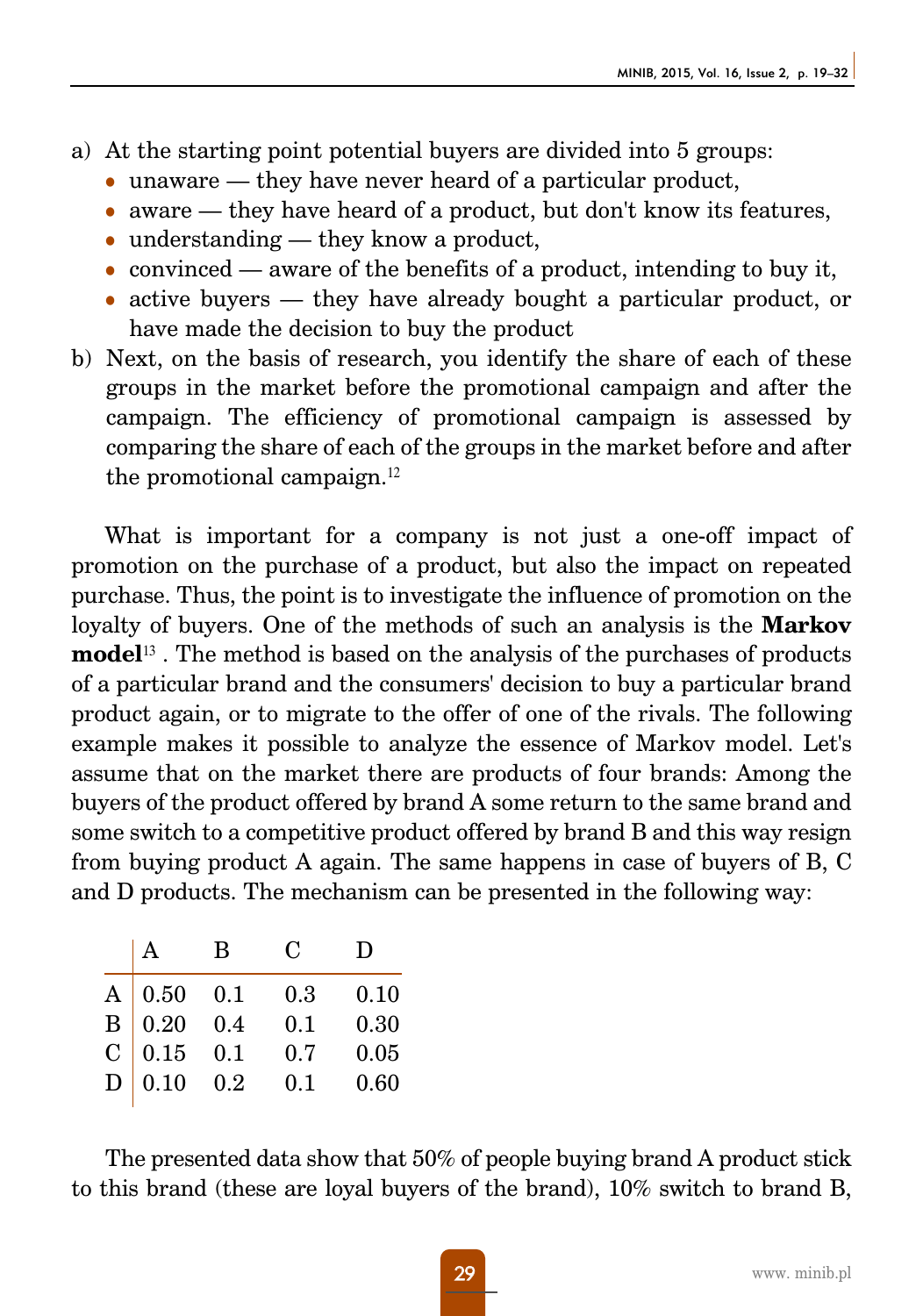30% to brand C, the remaining 10% of buyers decide to buy brand D. As the table shows, the loyalty of brand A buyers amounts to 50%, the loyalty of brand B buyers is 40%. The loyalty of product C buyers is the highest and the loyalty of buyers of brand D amounts to 60%.

This research is not very complicated and can be carried out even by a small company.

For the analysis of the changes of attitudes of buyers to products/brands as a result of influence of advertising, it is possible to also used the method which involves creating semantic profiles(polarization profiles). The essence of this method is that the surveyed are presented with a few, or about a dozen opposing features placed on opposite ends of a scale. Most often there are 7 points on the scale. This means that the surveyed can choose from three levels of intensity of the positive feature, three levels of intensity of the negative feature and a neutral assessment. This is a time-consuming and comparably expensive methods of assessing the efficiency of advertising14.

In case of taking actions in the area of direct communication it is possible to calculate the ratio of return on investment (ROI). This indicator shows the efficiency of promotional activities most precisely. It can be calculated in the following way:

$$
ROI = \frac{Profit\ generated\ thanks\ to\ taking\ up\ promotional\ activities}{Costs\ of\ promotion} \ x\ 100\%
$$

If we are dealing with mass promotion — calculating this indicator will be very hard, or even impossible due to the problem with calculating precisely the profits generated thanks to the application of instruments of mass market communication. In case when a company focuses on eg. the utilization of direct marketing tools, both identifying the profits from sales and measuring the costs isn't very hard.

#### Conclusion

The indicators mentioned in this article are commonly used and are characterized by a big load of information. Every institution should create its own set of indicators, which would measure the effects of its activities in the best possible way. The mentioned indicators are variables depending on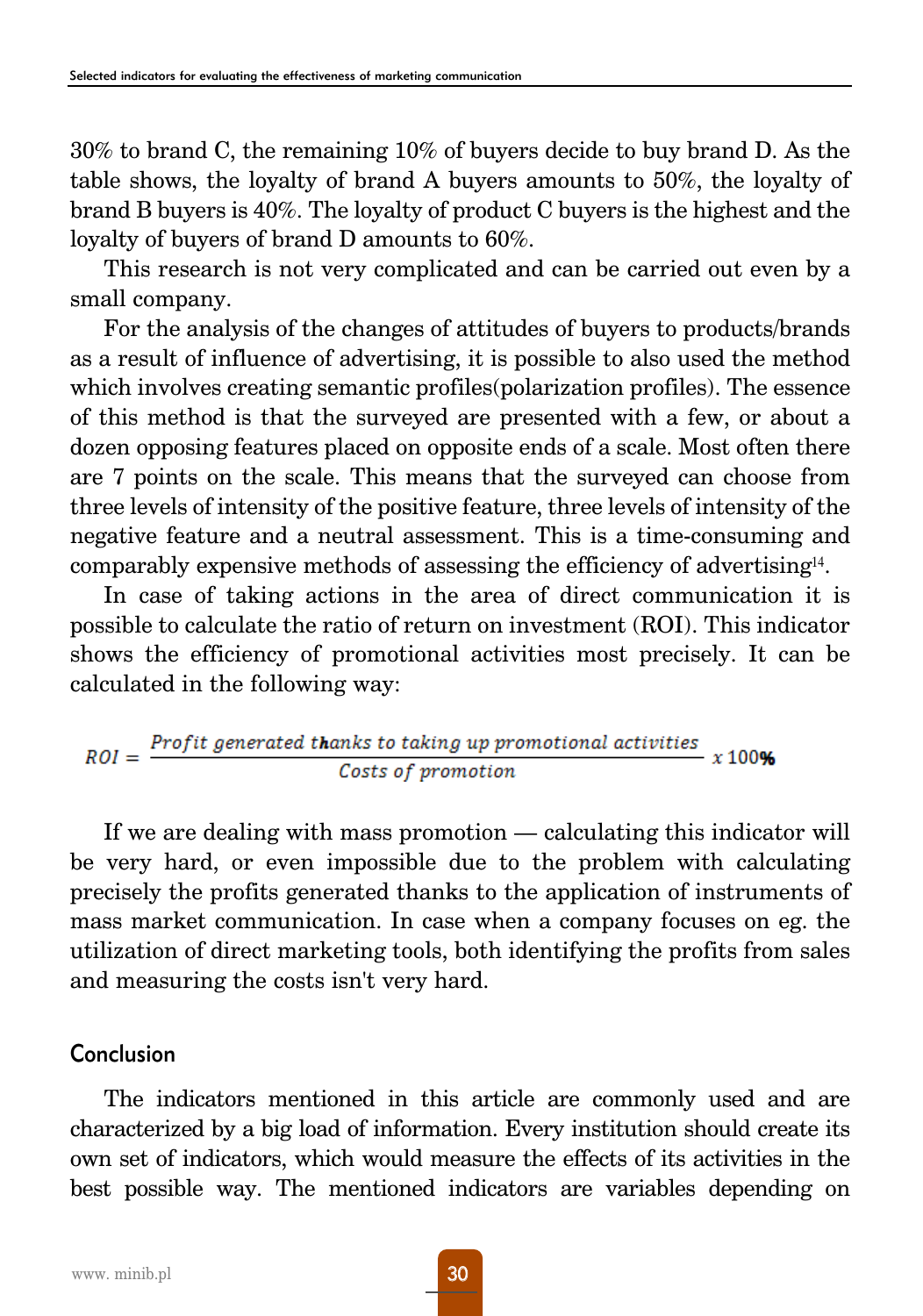institutions, as it is there that decisions are made with regard to when the announcement concerning eg. a planned event is passed on to the target group. The more factors you take into consideration when carrying out marketing activities, the greater the chance to make marketing activities efficient.

#### References

<sup>1</sup> Kotler, P. i Keller, K.L. (2012). *Marketing*. Poznań: Dom Wydawniczy REBIS Sp. z o.o., 509.

 $<sup>2</sup>$  Ibidem, p. 509.</sup>

<sup>3</sup> Dejnaka, A. (2006). *Strategia marki, produktów i usług reklamy*. Gliwice: Wydawnictwo Helion, 5.

<sup>4</sup> Dholakia, U.M. (2006). How Customer Self-Determination Influences Relational Outcomes: Evidence from Longitudinal Field Studies. *Journal of Marketing Research*, vol. 43, no. 1; Mascarenhas, O.A. (2004). Customer Value-Chain Involvement for Co-Creating Customer Delight. *Journal of Consumer Marketing*, vol. 21, no 7.

<sup>5</sup> Moller, K. i Anttila, M. (1987). Marketing Capability: A Key Success Factor In Small Business? *Journal of Marketing Management*, vol. 3; Williamson, O. (975). *Markets and Hierarchies*. New York: Free Press.

<sup>6</sup> Golka, M. (1994). *Świat reklamy*. Warszawa: Agencja Badawczo-Promocyjna "Artia", 13.

<sup>7</sup> Trębecki, J. (2014). Public relations w przedsiębiorstwie. W: P. Lis (red.), *Strategia i planowanie biznesu*. Poznań: Wydawnictwo Uniwersytetu Ekonomicznego w Poznaniu, 131.

<sup>8</sup> Budzyński, W. (2008). *Public relations — strategia i nowe techniki kreowania wizerunku*. Warszawa: Wydawnictwo Poltext, 19.

<sup>9</sup> Kozielski R. (red.) (2011). *Wskaźniki marketingowe*. Warszawa: Oficyna Ekonomiczna, 326–343.

 $10$  Ibidem, p. 351-365.

 $11$  Ibidem, p. 380–393.

<sup>12</sup> Strzyżewska, i M. Rószkiewicz, M. (2002). *Analizy marketingowe*. Warszawa: Difin, 227. In: A. Sznajder (1993). *Sztuka promocji*. Warszawa: Business Press, 96.

<sup>13</sup> Łodziana-Grabowska, J. (1996). *Efektywność reklamy*. Warszawa: Polskie Wydawnictwo Ekonomiczne, 108–109. <sup>14</sup> Ibidem, 111–113.

#### Bibliography

- 1. Budzyński, W. (2008). *Public relations strategia i nowe techniki kreowania wizerunku*. Warszawa: Wydawnictwo Poltext.
- 2. Dejnaka, A. (2006). *Strategia marki, produktów i usług reklamy*. Gliwice: Wydawnictwo Helion.
- 3. Dholakia, U.M. (2006). How Customer Self-Determination Influences Relational Outcomes: Evidence from Longitudinal Field Studies. *Journal of Marketing Research*, vol. 43, no. 1; Mascarenhas, O.A. (2004). Customer Value-Chain Involvement for Co-Creating Customer Delight. *Journal of Consumer Marketing*, vol. 21, no 7.
- 4. Golka, M. (1994). *Świat reklamy*, Warszawa: Agencja Badawczo-Promocyjna "Artia".
- 5. Kotler P. i Keller, K.L. (2012). *Marketing*. Poznań: Dom Wydawniczy REBIS Sp. z o.o., 509.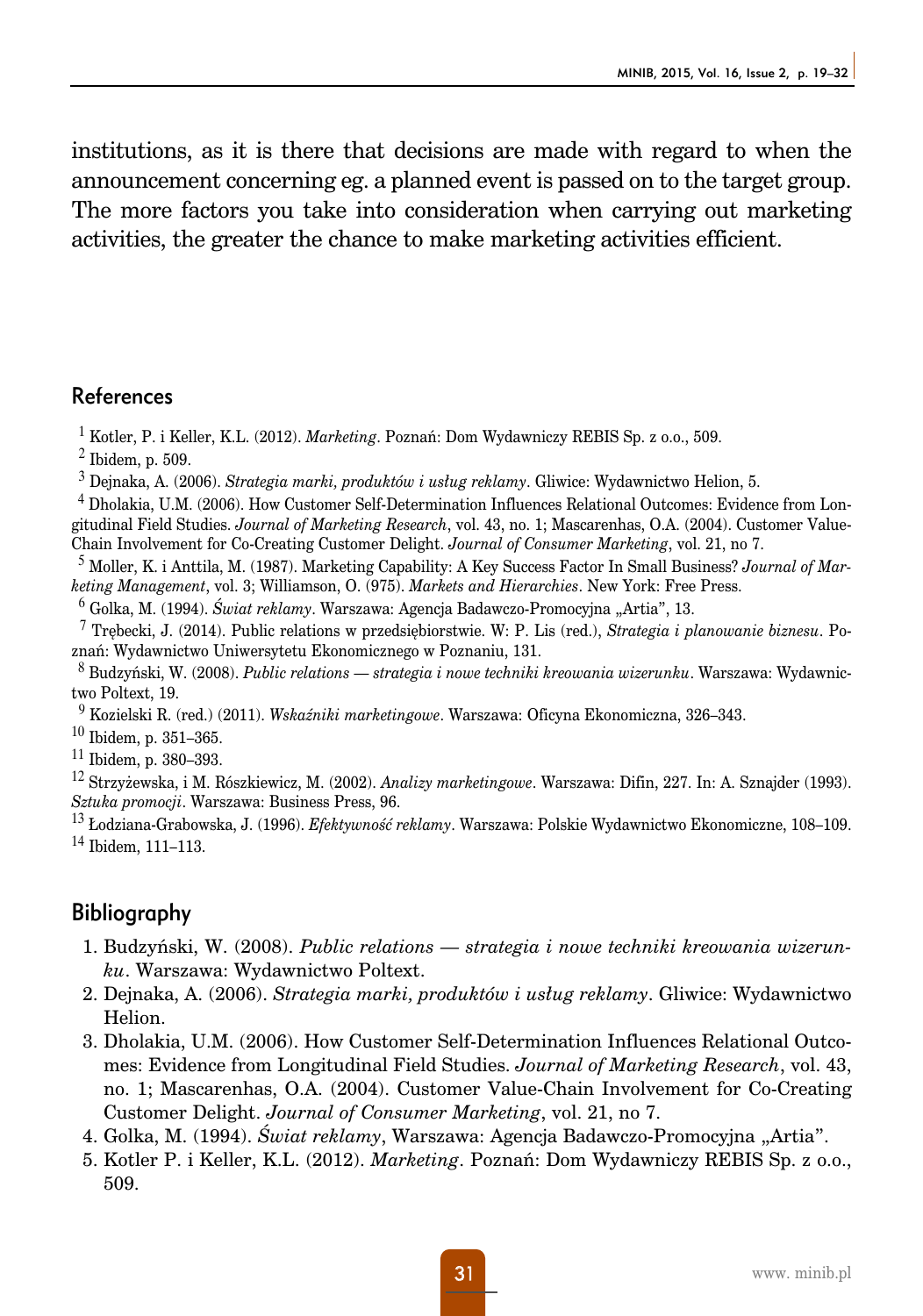- 6. Kozielski R. (red.) (2011). *Wskaźniki marketingowe*. Warszawa: Oficyna Ekonomiczna,.
- 7. Łodziana-Grabowska, J. (1996). *Efektywność reklamy*, Warszawa: Polskie Wydawnictwo Ekonomiczne.
- 8. Moller, K.I i Anttila, M. (1987). Marketing Capability: A Key Success Factor In Small Business? *Journal of Marketing Management*, vol. 3; Williamson, O. (1975). *Markets and Hierarchies*. New York: Free Press.
- 9. Strzyżewska, M. i Rószkiewicz, M. (2002). Analizy marketingowe. Warszawa: Difin, 227. W: A. Sznajder (1993). *Sztuka promocji*. Warszawa: Business Press.
- 10. Trębecki, J. Public relations w przedsiębiorstwie. W: P. Lis (ed.) (2014). *Strategia i planowanie biznesu*. Poznań: Wydawnictwo Uniwersytetu Ekonomicznego w Poznaniu, 131.

Aneta Olejniczak, M.Sc., Institute of Aviation, Poland — MA in economics, specialist in the area of marketing, logistics and banking. Shemanages public relations and internal marketing activitiesat the Institute of Aviation. Sheworks for the Institute of Aviation as Conference Office Manager. Sheisinterestedboth in marketing and in psychology.

DarkoTomorad, M.Sc., Tridea, Croatia — director and co-owner of PR agencyTrideaLtd and communicationtrainer, specialized for media presentation and public speech. Formerjournalist and science researcheratDepartment of JournalismatFaculty of Political Science, University of Zagreb (Croatia). Since 2007 working in PR for variousclients from both public and privatesector as well as communicationexpert on severalinternational EU and WB co-financedprojects. Fields of expertiseincludecrisiscommunication, design and execution of promotional and educationalcampaigns, strategic and corporatecommunication, product PR, branding etc.